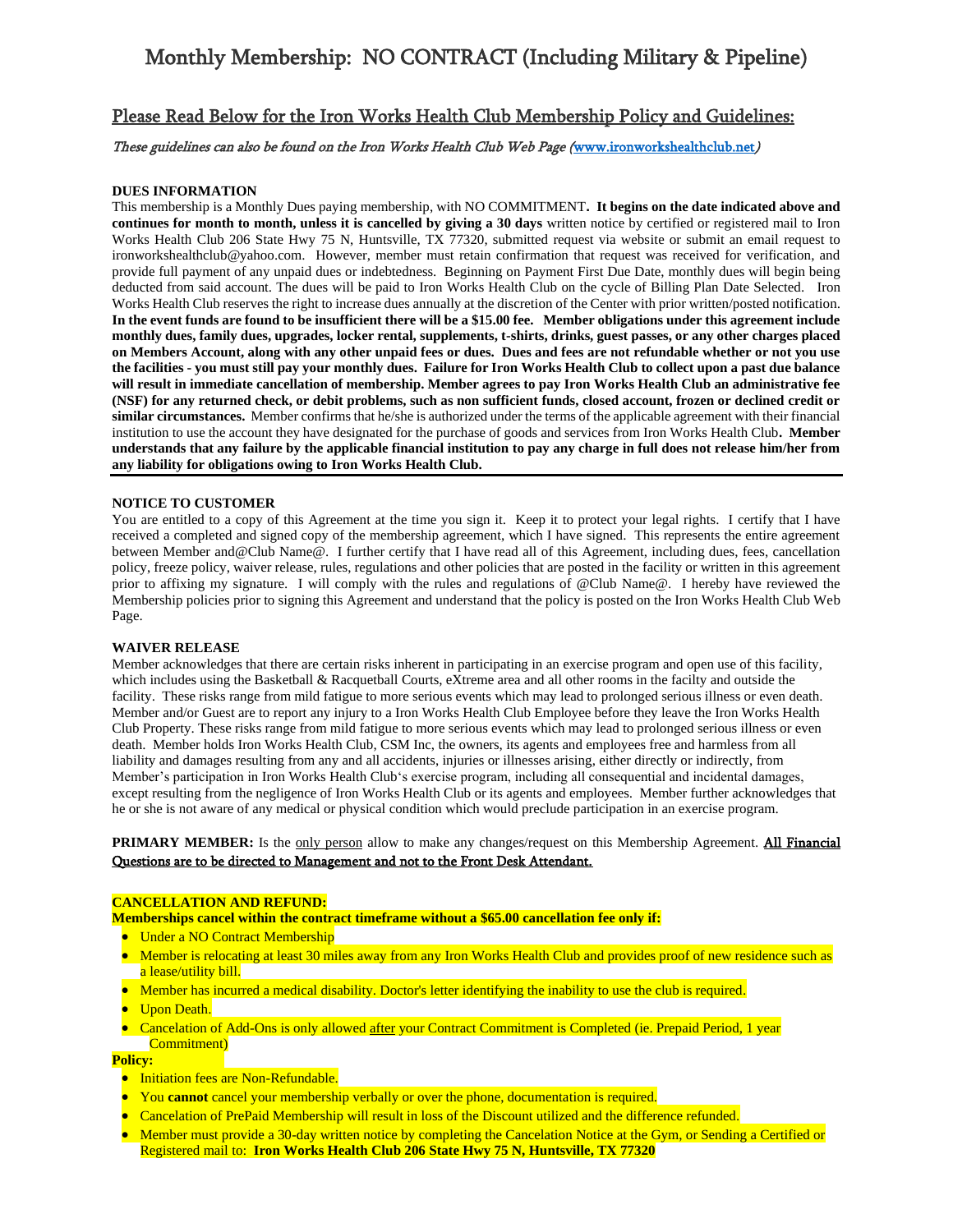**(NSF) DISHONORED CHECK, BANK DRAFT OR CREDIT CARD:** If any check or credit card charge payable to Iron Works Health Club is not honored, Management will: (a) assess a \$15 NSF charge for each check and credit card rejected to reimburse Iron Works Health Club for the costs of collection, and (b) collect the current and past-due balance in any subsequent month. Membership will be cancelled immediately if unable to collect upon any past due amount. Iron Works Health Club will NOT WAIVE ANY NSF Fees. Member may be required to PrePay to rejoin the gym.

**TERMINATION OF MEMBERSHIP:** All balances in arrears of 30 days are subject to a monthly service charge. Any unpaid balance for membership fees, goods or services past 30 days may result in automatic suspension or termination of club privileges. Buyer is obligated to pay any collection and/or legal costs incurred by Management for collection. Termination may further be caused by failure to follow membership policies or club rules or violation of any part of this agreement, or if your conduct is harmful or improper to the best interest of Iron Works or its members.

## **FREEZE POLICY**

**The freeze policy allows you to temporarily suspend your membership in accordance with the following terms:**

- You may freeze once per contractual year for a minimum of one (1) month and a maximum of three (3) consecutive months in one-month increments. Additional Freezes require approval by IWHC Management.
- **A Freeze Processing Fee of \$10 plus tax, is payable upon Request to Freeze your Account**.
- **You will be charged a Monthly Freeze Dues of \$5 plus tax for a Solo Membership or \$10 plus tax for a Family Membership during the Freeze Period**. **(If Prepaid, this Monthly Freeze Dues must be paid upfront.)**
- **If Monthly Membership, your request to freeze must be made 3 days before your next Billing Cycle. Your Freeze will start on the next membership due date (no prorations of partial months).**
- If you are medically unable to use the club, you can request a Medical Freeze for up to six (6) months, or nine (9) months for Pregnancy Freeze. You must provide a doctor's letter at the time of requesting a medical freeze. The Club may waive the freeze dues for medical freezes. If a longer Freeze time is required, you must speak with management.
- Your account must be in good standing.
- Everyone will be Frozen on the account upon request for the Freeze.
- Once the Freeze Period is completed, your account will automatically become active without prior notice.
- Normal Monthly Membershp Dues will be reactivated at the end of the Freeze Period without notice.
- If Monthly Commitment Contract, placing your Membership on freeze will extend your commitment date if you are still within that 1 year commitment.
- If a Prepaid Account, the Period Frozen will be extended to the end of the Pre-Paid Contract and will reactivate at the end of the Freeze Period without notice.
- Your freeze request must be written by completing a Freeze Request Form in the gym, by Email, or by Certified Letter sent to **(Iron Works Health Club 206 SH 75N, Huntsville TX 77320). Your Freeze will take affect on your next Billing Cycle once the Freeze Fee and Freeze Dues are processed.**
- Your membership cannot be Frozen verbally or over the phone.
- A Freeze Request cannot be retroactive.
- Freeze Fees are non-refundable.
- Putting your membership on freeze does not extend the expiration date on your personal training, unless approved by management.

#### **KEY TAG POLICY:**

Members will be charged \$5 (plus tax) at Signup for Each Member Key Tag. Member will be charged a Replacment Fee of \$5 (plus tax) for any lost key tag. Replacement for a damaged Key Tag is Free, but Member must turn in Damaged Key Tag for Free Exchange.

**PRESENTATION OF KEY TAG:** No one will be admitted to Iron Works Health Club without displaying a valid membership tag or registering as a guest. To assist in preventing unauthorized use of our clubs, members must scan their Iron Works key tag (or other designated tag) into the computer upon entering the club. If you do not have your key tag with you STOP at the desk and tell the Front Desk Attendant your name so they are able to manually check you in. We appreciate your understanding when our Front Desk Attendant stops you if you did not scan in. Photos are REQUIRED, if asked for your photo during check-in we ask for your assistance in allowing us to update our system for security reasons. Check-in data may assist us in an emergency situation and to prevent someone from using your tag. Check-in data and photos are not used or sold, it is for your protection and ours.

**TOBACCO/ALCOHOL/WEAPONS/BEVERAGE:** We are tobacco & alcohol free. No glass containers on the workout floor, locker rooms, saunas or swimming pool areas. Non-glass water bottles may be used in the club. No unauthorized weapons are to be on or in Iron Works Health Club Property.

**LOCKERS:** Lockers are provided solely for the benefit and convenience of members. Member is Responsible for all items and releases Iron Works Health Club and CSM Inc of any lost, Stolen or removed items due to non payment or misuse of Day lockers. Lost Key or Non-Return fee when Canceling or Termination will result in a fee of \$5 (plus tax).

- 1) FREE Day Locker Use: Large Locker, you must bring a lock. Management will remove any articles left in a locker overnight, Items will be donated.
- 2) Locker Rental: Small lockers are available for \$3.00 (plus tax) a month, the Large Lockers are available to rent for \$5.00(plus tax) a month.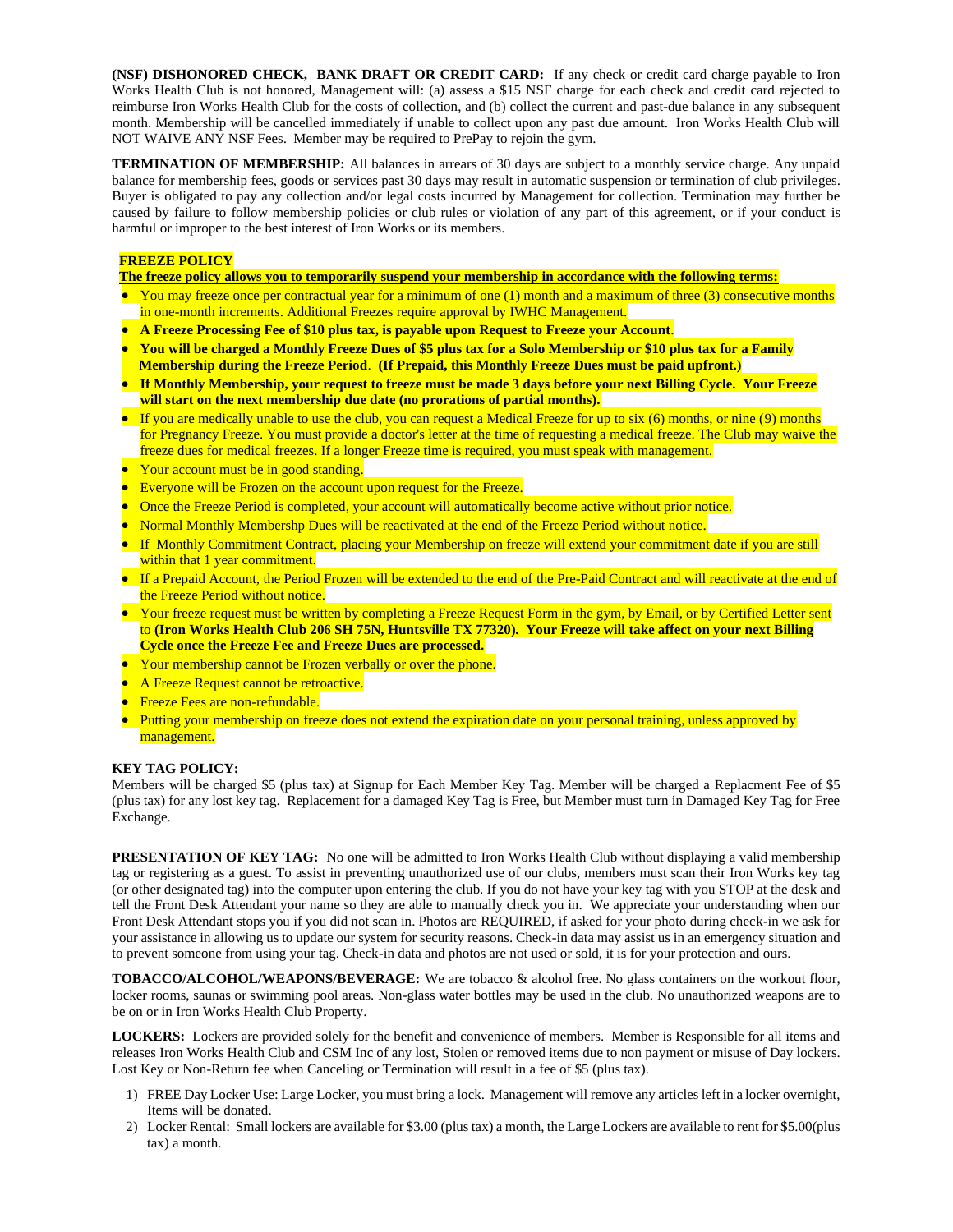**UNDER 18 POLICY:** If a member is under the age of 18 they must have a parent or guardian sign a release and follow the Workout Age Chart located in this pamphlet and posted chart at each facility. It is highly suggested that they attend a FREE 30 minute Personal Training Session to ensure that they know how to properly use the club equipment for their safety. This service is free to all New Members. Iron Works Health Club is not responsible for your children, please ensure that they/you follow our guidelines. If a child is found outside of our guidelines the legal guardian will be contacted & loss of membership could result. NO Children are to be on the Gym Floor unless they have a membership following the Workout Age Chart posted in the gym

#### **MEMBER'S HEALTH WARRANTY**

Member and buyer represent that Member is in good health and has no disability, impairment, injury, disease or ailment preventing him/her from engaging in active or passive exercise or which would cause increased risk or injury or adverse health consequences as a result of naive or abusive exercise. Member assumes full responsibility for his or her use of the facility and shall indemnify Iron Works Health Club, CSM Inc, the owner of the club location the member is utilizing, its affiliates, agents and employees against any and all liability arising out of use of the facilities.

## **MEDICAL CONDITIONS**

The club recognizes that individuals with specific medical conditions utilize the facility in order to rehabilitate those conditions. The club suggests that a medical examination be undertaken by all of those individuals wishing to begin an exercise program, and a physician give clearance to any individual desiring to begin a program. Please complete all known conditions in your waiver and notify the front desk of any known injuries and/or illnesses that we need to be aware of when you become a member and when things change.

### **RULES, REGULATIONS, AND SCHEDULES**

Member agrees to abide by all the membership rules, regulations and schedules of the Club, which may be posted at the Club, listed in this agreement or issued orally, which may be amended from time to time, at Management's sole discretion.

### **INDEPENDENT CONTRACTORS**

From time to time we may make available to Members and their guests the services of independent contractors. We do not warrant or guarantee the quality of these services and do not guarantee that these services will remain available to Members or their guests for any period of time, and hereby disclaim all liability arising out of such services.

### **GUESTS**

Member's guests are permitted in the club, but only pursuant to such rules, regulations, fees, schedules for such guest as may then be in effect. The Club reserves the right to limit the number of times any one guest can use the Club and reserves the right to exclude any guest whose use of the facility, in the sole opinion of the Club, would be detrimental to the Club or any of its members. All guests must sign in at the front desk.

## **VALUABLES AND PERSONAL PROPERTY**

Members are urged to avoid bringing valuables onto club premises. Iron Works Health Club shall not be liable for the loss or theft of, or damage to, the personal property of member or guests, including items hanging, in gym bag and/or in lockers. Please do not bring anything of value onto the club premises.

#### **CHILDREN'S USE**

All children 16 years and younger must be accompanied by their parent AT ALL TIMES offensive to any other member or who is unsupervised. Childeren can not be on the gym floor unless they are on the parent/guardian's membership. This is to Protect Your Children. (See Age Chart for Specifics)

## **A FREE 30 MINUTE PERSONAL TRAINING SESSION**

Available to ALL New Members. Upon request members are provided one free 30 minute personal training session with a certified personal trainer. Our personal trainers have vast knowledge in all areas of physical fitness. Look at our Web page for Bio's of our Personal Trainers. Their knowledge stretches far beyond their personal experience all holding various NCCA Accredited Personal Training Certifications. After filling out a short form, the member can expect a call from a personal trainer to set up a day and time to meet for the free 30 minute session. Each personal trainer will advise you and put you through a workout crafted for your specific goals. Our personal trainers will show you the knowledge they have to offer and their ability to help you reach your fitness goals.

#### **FREE WEIGHT AREA**

Members must be at least 14 years old to use the free weight equipment (see Workout Age Chart on page 6 for age/parent requirement). Member must be 16 years old to use the free weight equipment without being with a parent. Please follow the rules posted in the free weight room. All free weights and dumbbells must be returned to the racks when finished. Please do not drop weights as they will weaken and break, with the possibility of injuring you or someone else. You may be held liable for the replacement cost if it is found that you misused the equipment. All members and guests must use weight collars and spotters when lifting. Please wipe off pads after use for the next member.

#### **CARDIOVASCULAR EQUIPMENT**

We do not reserve cardiovascular equipment (Treadmill, Stairmaster, Elliptical, Cross Trainer, Recumbent, AMT, Upper Body Ergo, Upright Bike, etc), there is no limit on use. We encourage everyone to be courteous to each other. Both clubs have Cardio Equipment available and should accommodate everyone.

#### **GROUP FITNESS RULES**

Allow enough time to sign in before each class, if required. Do not enter a class late or leave a class early unless you give the instructor prior notice. If you are just starting Group Fitness or have a Preferred Customer injury or problems that prevent full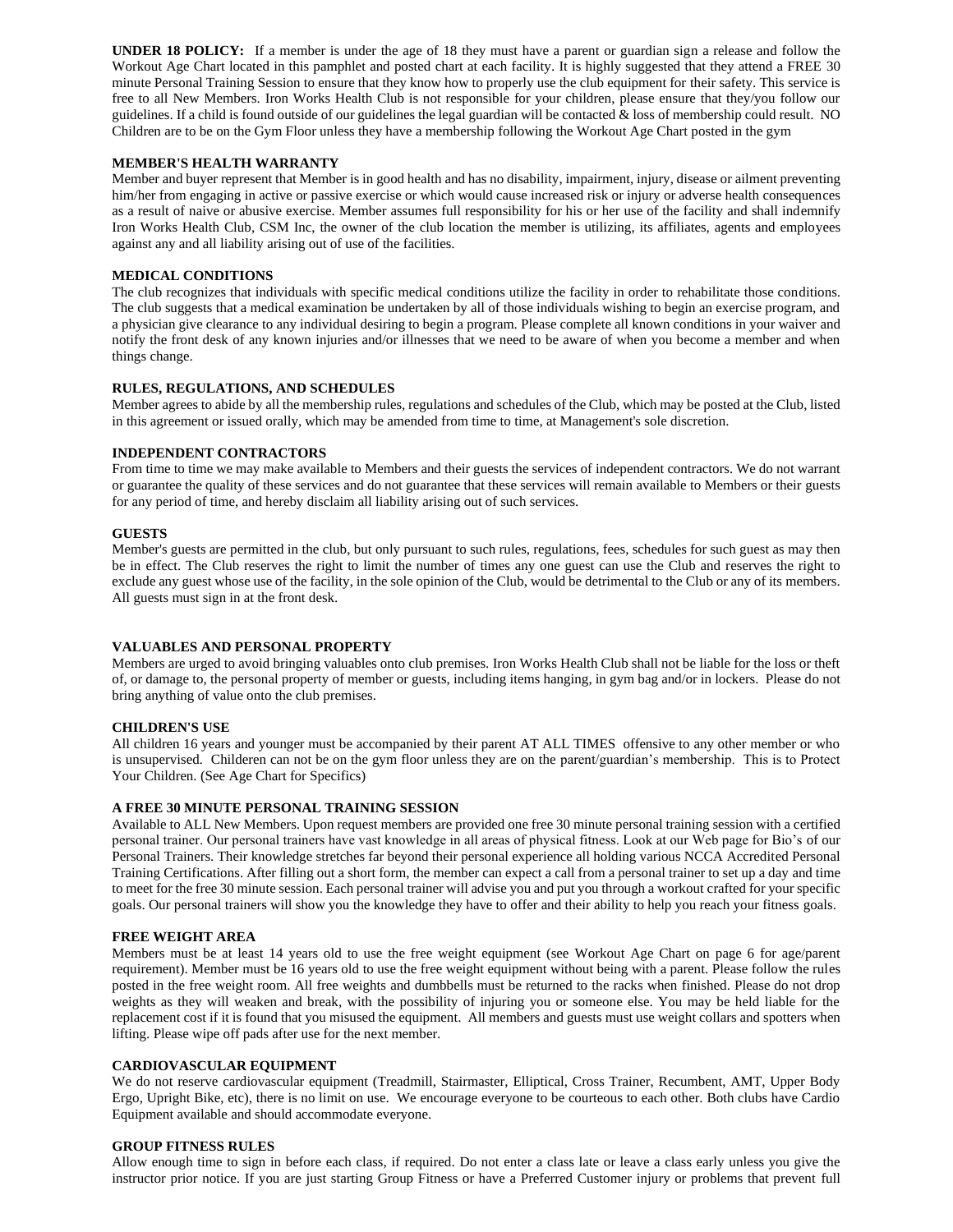participation, please discuss the situation with the Group Fitness instructor before class. Aerobics shoes must be worn in all Group Fitness classes. Please check the Group Exercise Schedule and our Website for Class Times and Club Locations.

#### **DRESS CODE**

Proper athletic attire is required. No street clothes, NO revealing clothing, open toed or dress shoes permitted. Members must wear shirts and shorts (appropriate length), sweatpants or Yoga Pants. Shorts must provide full coverage, at no time should underwear be exposed. No swimsuits are allowed on the workout floor. Female members may wear sports bras but an over shirt must provide tasteful coverage to the waist. We ask that no cut-off jeans, blue jeans, or street clothes be worn during workouts as the brads, buttons, and zippers tear the upholstery. Closed toed athletic shoes and socks must be worn on the workout floor, No open toe shoes! No sandals or dress shoes allowed while working out, this is for your protection. Clothing or hats with slogans or pictures which may be deemed offensive are not allowed in either of our facilities. Swimsuits and flip flops may be worn from the locker rooms to the pool only. Shirts and foot covering must be worn until you get to the pool. Management reserves the final decision on all attire in the club and ask for your understanding when we approach you if any of these policies are broken.

### **PRO SHOP**

We carry a variety of waters, protein & energy bars/drinks, as well as tanning lotions, Iron Works logo items and more. Items will be billed with next monthly billing.

#### **SAUNA USE**

We will not turn on the Sauna by phone request. The temperature in the saunas can reach 180 degrees. Proper hydration is recommended during sauna use. The sauna is a dry or steam sauna, please ask for assistance if you have any questions on how to use the Sauna. Please remove your newspapers and magazines from the sauna after each use. Children under the age of 16 must be accompanied by an adult at all times.

#### **SWIMMING POOL USE**

THE POOL IS OPEN when the gym is open! **The pool is no longer open for recreational use on the weekends**. If you are NOT a Member a Pool Pass Fee is required to utilize the pool. If you are a Member and are bringing a Guest, a Pool Pass Fee can be obtained at the front desk for Children and/or Adult guest. The Age Chart will be enforced, we always suggest that No One should ever swim alone! Children under the age of 14 must be accompanied by an adult at all times. There is NO Lifeguard on Duty, you will be swimming at your own risk. There is an Entry Ramp with handrails to assist you when entering/exiting the pool. Please understand that the pool WILL BE utilized for Water Aerobics Classes and Swim Lessons (seasonal), you may utilize the lap lane only during that time. ONE Lap Lane will be open for use during class time. **Our Pool is NOT for Play, it is to be utilized for Lap Swimming/Walking and Fitness Activities ONLY! NO Floats, pool toys, water guns, etc are allowed in the pool and/or pool area! Running, horseplay, loud or abusive language and inappropriate displays of affection are not allowed in the pool area anytime.** We do supply you with a few floatation devices for your use when using the pool for exercise. PLEASE bring a towel and dry off before entering the building to prevent slipping/falling! Babies MUST wear a Swim Diaper when in the Pool. Please wear proper attire (see Dress Code The pool is heated during winter months, please be careful when walking outside, wear non-slip shoes and a cover up. Pool Info will be posted on/near Pool Door when needed. Please ensure that your children use the restroom prior to entering the pool! **NO SMOKING AND NO ALCOHOL ARE PERMITTED ON OUR PROPERTY, WHICH INCLUDES THE POOL!**

#### **PERSONAL TRAINING**

Use of non-Iron Works Health Club Trainers in the Club is PROHIBITED. Members may NOT personal train other members.

- Personal Training Sessions can be requested and Purchased at the Front Counter.
- Personal Training Sessions Expire 6 months after Purchase.
- Member must give 24 hours notice if they wish to cancel a personal training appointment or they will be charged for that session
- A FREE 30 Minute Personal Training Session is available to ALL New Members. Upon request members are provided one free 30 minute personal training session with a certified personal trainer. Our personal trainers have vast knowledge in all areas of physical fitness. Our training staff consist of 4 former Division I collegiate athletes in sports ranging from football to cheerleading to track and field. There is a competitive eXtreme fitness enthusiast and 2 competitive physique and bodybuilding competitors. Their knowledge stretches far beyond their personal experience all holding various NCCA Accredited Personal Training Certifications. After filling out a short form, the member can expect a call from a personal trainer to set up a day and time to meet for the free 30 minute session. Each personal trainer will advise you and put you through a workout crafted for your specific goals. Our personal trainers will show you the knowledge they have to offer and their ability to help you reach your fitness goals.

#### **KIDS ZONE "PLAYROOM" GUIDELINES**

Supervised Kids zone is available at specific times at both locations, ALL Parents/Guardians will be given the detail Kids Zone Guidelines, guideline is also posted within the Kids Zone Area, please ensure that you are familure with the details as we are NOT a Licensed Day Care and we Can Not change diapers. NO FOOD or Drinks Allowed in the Kids Zone Area, this is for the protection of kids with unknown allergies. Kids Zone is only available for children up to 12 years. Parents/Guardian must sign their child/children in and out of the Kids Zone, this is for their safety so our staff can recognize you as their parent. Please see the playroom door or our website for current hours.

#### **MASSAGES**

Member discounts available,. Ask about New Member Massage Discounts. (Time Sensitive) All Massage Appointments are made through the Massage Therapist. See the Web Page for Details.

#### **ENTIRE AGREEMENT**